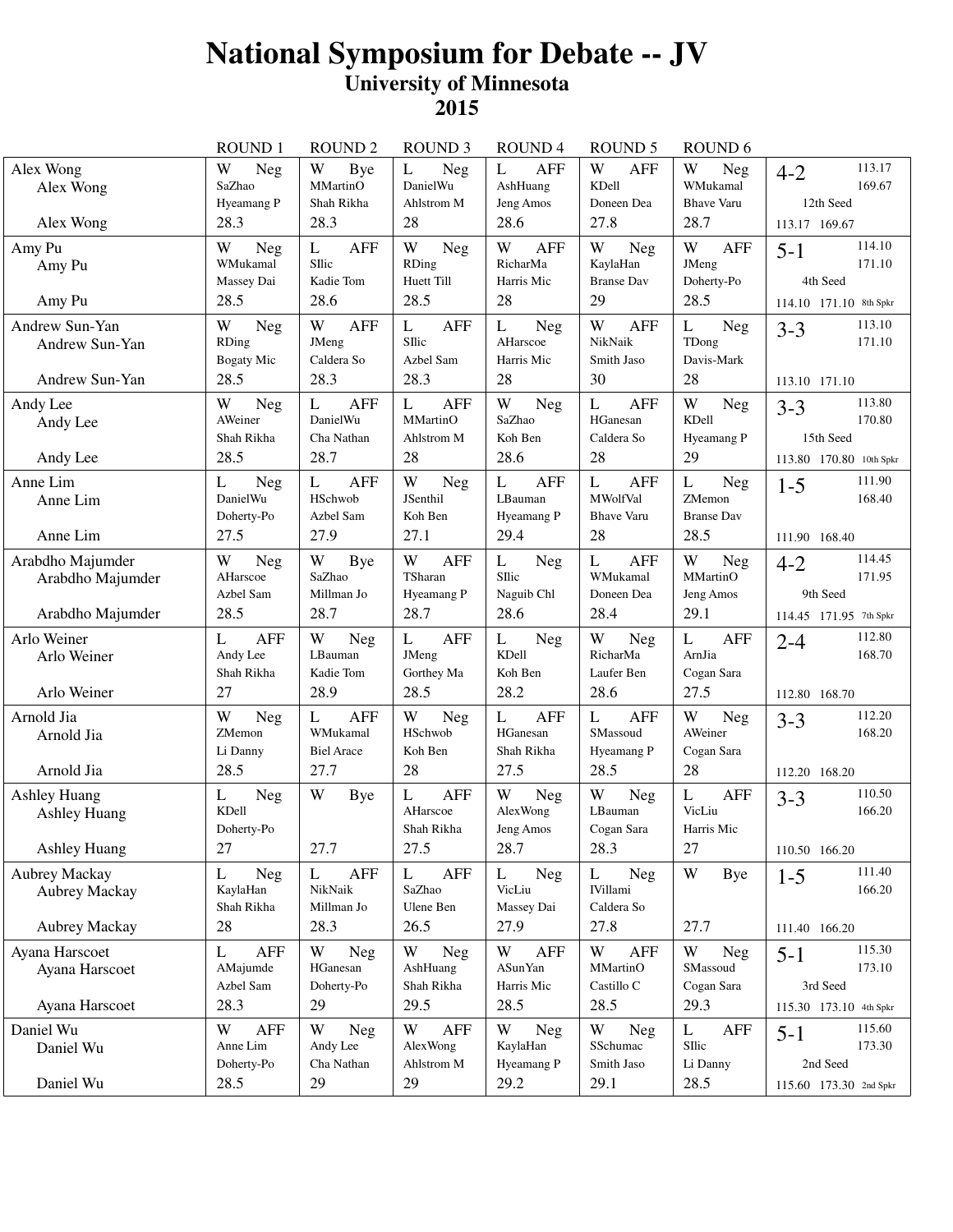## **National Symposium for Debate -- JV University of Minnesota 2015**

|                                                                                  | <b>ROUND1</b>                                                | <b>ROUND 2</b>                                             | <b>ROUND 3</b>                                         | <b>ROUND4</b>                                                | <b>ROUND 5</b>                                          | ROUND <sub>6</sub>                                       |                                                                                    |
|----------------------------------------------------------------------------------|--------------------------------------------------------------|------------------------------------------------------------|--------------------------------------------------------|--------------------------------------------------------------|---------------------------------------------------------|----------------------------------------------------------|------------------------------------------------------------------------------------|
| Harishan Ganesan<br>Harishan Ganesan                                             | L<br>Neg<br>JMeng<br>Cogan Sara                              | L<br><b>AFF</b><br>AHarscoe<br>Doherty-Po                  | W<br><b>AFF</b><br>ZMemon<br><b>Bogaty Mic</b>         | W<br>Neg<br>ArnJia<br>Shah Rikha                             | W<br><b>Neg</b><br>Andy Lee<br>Caldera So               | W<br><b>AFF</b><br><b>IVillami</b><br>Hyeamang P         | 112.30<br>$4 - 2$<br>167.50<br>13th Seed                                           |
| Harishan Ganesan                                                                 | 28                                                           | 27                                                         | 28.2                                                   | 28                                                           | 28.1                                                    | 28.2                                                     | 112.30 167.50                                                                      |
| Henry Schwob<br>Henry Schwob<br>Henry Schwob                                     | L<br><b>AFF</b><br>TDong<br>Massey Dai<br>28                 | W<br>Neg<br>Anne Lim<br>Azbel Sam<br>28                    | <b>AFF</b><br>L<br>ArnJia<br>Koh Ben<br>28.1           | L<br><b>Neg</b><br>JMeng<br>Doneen Dea<br>28.6               | W<br>AFF<br>RDing<br>Cogan Sara<br>28.3                 | W<br>Neg<br>NikNaik<br><b>Bhave Varu</b><br>28.5         | 112.90<br>$3 - 3$<br>169.50<br>112.90 169.50                                       |
| Ian Villamil<br>Ian Villamil                                                     | <b>AFF</b><br>L<br>MWolfVal<br>Alvarez Ju<br>28              | $\mathbf{L}$<br>Neg<br>SSchumac<br>Scorpiniti<br>27.5      | L<br><b>AFF</b><br>VicLiu<br><b>Bogaty Mic</b><br>28.2 | W<br><b>Neg</b><br>ZMemon<br>Massey Emi<br>25.7              | W<br>AFF<br>AMackay<br>Caldera So<br>27.9               | $\mathbf L$<br>Neg<br>HGanesan<br>Hyeamang P<br>28       | 111.40<br>$2 - 4$<br>165.30                                                        |
| Ian Villamil<br>James Meng<br>James Meng<br>James Meng                           | W<br><b>AFF</b><br>HGanesan<br>Cogan Sara<br>28.3            | L<br><b>Neg</b><br><b>ASunYan</b><br>Caldera So<br>28      | W<br>Neg<br>AWeiner<br>Gorthey Ma<br>28                | W<br><b>AFF</b><br>HSchwob<br>Doneen Dea<br>28.3             | <b>AFF</b><br>L<br>TSharan<br><b>Bhave Varu</b><br>28.2 | L<br>Neg<br>Amy Pu<br>Doherty-Po<br>28                   | 111.40 165.30<br>112.50<br>$3 - 3$<br>168.80<br>112.50 168.80                      |
| Jason Senthil<br>Jason Senthil<br>Jason Senthil                                  | L<br><b>Neg</b><br>TSharan<br>Alvarez Ju<br>28.7             | L<br><b>AFF</b><br>KaylaHan<br>Massac Dai<br>26.3          | <b>AFF</b><br>L<br>Anne Lim<br>Koh Ben<br>27           | W<br><b>Bye</b><br>27.5                                      | L<br>Neg<br>SaZhao<br><b>Branse Dav</b><br>28.2         | W<br>Bye<br>RicharMa<br>Li Danny<br>27.5                 | 110.28<br>$2 - 4$<br>165.28<br>110.28 165.28                                       |
| Kalia Dell<br>Kalia Dell<br>Kalia Dell                                           | W<br><b>AFF</b><br>AshHuang<br>Doherty-Po<br>27.5            | L<br>Neg<br>MDellepe<br>Cha Nathan<br>28.2                 | L<br>Neg<br>NikNaik<br>Huett Till<br>29                | W<br>AFF<br>AWeiner<br>Koh Ben<br>28.3                       | L<br>Neg<br>AlexWong<br>Doneen Dea<br>27.7              | L<br><b>AFF</b><br>Andy Lee<br>Hyeamang P<br>28.8        | 113.00<br>$2 - 4$<br>169.50<br>113.00 169.50                                       |
| Kayla Han<br>Kayla Han<br>Kayla Han                                              | <b>AFF</b><br>W<br>AMackay<br>Shah Rikha<br>29               | W<br><b>Neg</b><br>JSenthil<br>Massac Dai<br>27            | W<br>Neg<br>LBauman<br>Ulene Ben<br>28.4               | $\mathbf{L}$<br><b>AFF</b><br>DanielWu<br>Hyeamang P<br>28.5 | <b>AFF</b><br>L<br>Amy Pu<br><b>Branse Dav</b><br>28    | L<br>Neg<br>MDellepe<br>Harris Mic<br>29                 | 113.90<br>$3 - 3$<br>169.90<br>14th Seed<br>113.90 169.90 9th Spkr                 |
| Logan Bauman<br>Logan Bauman<br>Logan Bauman                                     | W<br>Neg<br>VicLiu<br>Li Danny<br>29                         | $\mathbf{L}$<br><b>AFF</b><br>AWeiner<br>Kadie Tom<br>29.1 | <b>AFF</b><br>L<br>KaylaHan<br>Ulene Ben<br>27.6       | W<br>Neg<br>Anne Lim<br>Hyeamang P<br>29.5                   | L<br><b>AFF</b><br>AshHuang<br>Cogan Sara<br>27.5       | W<br><b>Neg</b><br>RDing<br>Jeng Amos<br>28.1            | 113.80<br>$3 - 3$<br>170.80<br>16th Seed<br>113.80 170.80 11th Spkr                |
| Madalayne Martin-Olenski<br>Madalayne Martin-Olenski<br>Madalayne Martin-Olenski | $\overline{L}$<br><b>AFF</b><br>SSchumac<br>Hyeamang P<br>27 | W<br>Bye<br>AlexWong<br>Shah Rikha<br>28.3                 | W<br>Neg<br>Andy Lee<br>Ahlstrom M<br>29               | W<br><b>AFF</b><br><b>MWolfVal</b><br>Massey Dai<br>28       | L<br>Neg<br>AHarscoe<br>Castillo C<br>28.3              | $\mathbf L$<br><b>AFF</b><br>AMajumde<br>Jeng Amos<br>29 | 113.56<br>$3 - 3$<br>169.56<br>113.56 169.56 12th Spkr                             |
| Maximillian Wolf-Valdes<br>Maximillian Wolf-Valdes<br>Maximillian Wolf-Valdes    | W<br><b>Neg</b><br><b>IVillami</b><br>Alvarez Ju             | L<br><b>AFF</b><br>TSharan<br>Caldera So<br>28             | <b>AFF</b><br>L<br>WMukamal<br>Hyeamang P<br>28.9      | L<br>Neg<br>MMartinO<br>Massey Dai<br>27.9                   | W<br>Neg<br>Anne Lim<br><b>Bhave Varu</b>               | L<br><b>AFF</b><br>SaZhao<br>Doherty-Po                  | 112.20<br>$2 - 4$<br>167.10                                                        |
| Michael Dellepere<br>Michael Dellepere<br>Michael Dellepere                      | 28.2<br>W<br>Neg<br>NikNaik<br><b>Bogaty Mic</b><br>28.8     | W<br><b>AFF</b><br>KDell<br>Cha Nathan<br>29.8             | L<br>Neg<br>SSchumac<br>Shah Rikha<br>28.5             | L<br>AFF<br>TDong<br>Jeng Amos<br>28.5                       | 28.1<br>W<br>Neg<br>VicLiu<br>Hyeamang P<br>29          | 26<br>W<br><b>AFF</b><br>KaylaHan<br>Harris Mic<br>29.5  | 112.20 167.10<br>115.80<br>$4 - 2$<br>174.10<br>6th Seed<br>115.80 174.10 1st Spkr |
| Nikhil Naik<br>Nikhil Naik                                                       | <b>AFF</b><br>L<br>MDellepe<br><b>Bogaty Mic</b>             | W<br><b>Neg</b><br>AMackay<br>Millman Jo                   | W<br><b>AFF</b><br>KDell<br>Huett Till                 | L<br><b>Neg</b><br>TSharan<br>Shah Rikha                     | Neg<br>L<br><b>ASunYan</b><br>Smith Jaso                | L<br>AFF<br>HSchwob<br><b>Bhave Varu</b>                 | 113.40<br>$2 - 4$<br>168.20                                                        |
| Nikhil Naik                                                                      | 28.3                                                         | 28.4                                                       | 28.8                                                   | 28.5                                                         | 26                                                      | 28.2                                                     | 113.40 168.20 16th Spkr                                                            |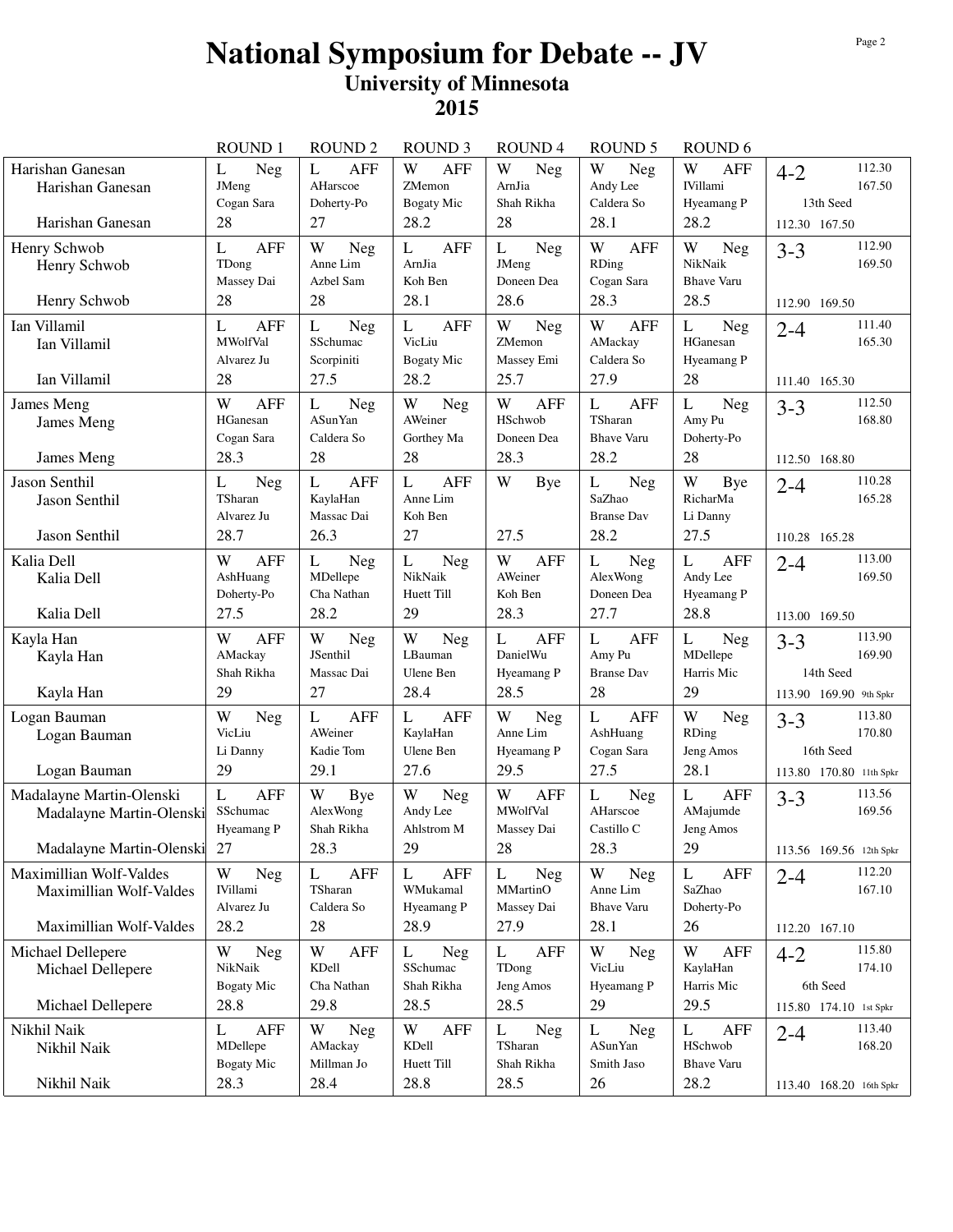## **National Symposium for Debate -- JV University of Minnesota 2015**

|                                                                   | <b>ROUND1</b>                                            | <b>ROUND 2</b>                                         | <b>ROUND 3</b>                                           | <b>ROUND4</b>                                     | <b>ROUND 5</b>                                           | ROUND <sub>6</sub>                                         |                                                                     |
|-------------------------------------------------------------------|----------------------------------------------------------|--------------------------------------------------------|----------------------------------------------------------|---------------------------------------------------|----------------------------------------------------------|------------------------------------------------------------|---------------------------------------------------------------------|
| Rachel Ding<br><b>Rachel Ding</b><br><b>Rachel Ding</b>           | L<br><b>AFF</b><br><b>ASunYan</b><br>Bogaty Mic<br>28    | W<br>Neg<br>RicharMa<br>Doherty-Po<br>26.5             | $\mathbf{L}$<br><b>AFF</b><br>Amy Pu<br>Huett Till<br>28 | L<br>Neg<br>WMukamal<br>Naguib Chl<br>28          | L<br>Neg<br>HSchwob<br>Cogan Sara<br>27.3                | L<br><b>AFF</b><br>LBauman<br>Jeng Amos<br>28              | 111.30<br>$1 - 5$<br>165.80<br>111.30 165.80                        |
| Richard Ma<br>Richard Ma                                          | L<br>Neg<br>SIlic<br>Lonam Terr                          | <b>AFF</b><br>L<br>RDing<br>Doherty-Po                 | W<br>Bye                                                 | L<br>Neg<br>Amy Pu<br>Harris Mic                  | <b>AFF</b><br>L<br>AWeiner<br>Laufer Ben                 | L<br>Fft<br>JSenthil<br>Li Danny                           | 108.25<br>$1 - 5$<br>136.25                                         |
| Richard Ma                                                        | 28                                                       | 26                                                     | 27.3                                                     | 27                                                | 28                                                       |                                                            | 108.25 136.25                                                       |
| Sahar Massoudian<br>Sahar Massoudian<br>Sahar Massoudian          | W<br>Bye<br>28.8                                         | W<br><b>AFF</b><br>VicLiu<br>Shah Rikha<br>29          | W<br>Neg<br>TDong<br>Hense Elle<br>29                    | L<br><b>AFF</b><br>SSchumac<br>Doneen Dea<br>28.4 | W<br>Neg<br>ArnJia<br>Hyeamang P<br>28.7                 | $\mathbf{L}$<br><b>AFF</b><br>AHarscoe<br>Cogan Sara<br>29 | 115.52<br>$4 - 2$<br>172.92<br>7th Seed<br>115.52 172.92 3rd Spkr   |
| Sarah Zhao<br>Sarah Zhao<br>Sarah Zhao                            | <b>AFF</b><br>L<br>AlexWong<br>Hyeamang P<br>28          | Fft<br>L<br>AMajumde<br>Millman Jo                     | W<br>Neg<br>AMackay<br>Ulene Ben<br>28.6                 | L<br><b>AFF</b><br>Andy Lee<br>Koh Ben<br>28.5    | W<br><b>AFF</b><br>JSenthil<br><b>Branse Dav</b><br>28.4 | W<br>Neg<br><b>MWolfVal</b><br>Doherty-Po<br>26.5          | 111.40<br>$3 - 3$<br>140.00<br>111.40 140.00                        |
| Spencer Schumacher<br>Spencher Schumacher<br>Spencer Schumacher   | W<br><b>Neg</b><br><b>MMartinO</b><br>Hyeamang P<br>27.5 | W<br><b>AFF</b><br><b>IVillami</b><br>Scorpiniti<br>28 | W<br><b>AFF</b><br>MDellepe<br>Shah Rikha<br>28          | W<br>Neg<br>SMassoud<br>Doneen Dea<br>28.7        | L<br><b>AFF</b><br>DanielWu<br>Smith Jaso<br>29          | W<br>Neg<br>TSharan<br>Davis-Mark<br>28.7                  | 113.40<br>$5 - 1$<br>169.90<br>5th Seed<br>113.40 169.90 15th Spkr  |
| Stefan Ilic<br>Stefan Ilic<br>Stefan Ilic                         | W<br>AFF<br>RicharMa<br>Lonam Terr<br>29                 | W<br>Neg<br>Amy Pu<br>Kadie Tom<br>28.5                | W<br>Neg<br><b>ASunYan</b><br>Azbel Sam<br>28.5          | W<br><b>AFF</b><br>AMajumde<br>Naguib Chl<br>29   | W<br><b>AFF</b><br>TDong<br>Castillo C<br>29             | W<br>Neg<br>DanielWu<br>Li Danny<br>28.6                   | 115.10<br>$6-0$<br>172.60<br>1st Seed<br>115.10 172.60 5th Spkr     |
| <b>TIffany Dong</b><br><b>Tiffany Dong</b><br><b>Tiffany Dong</b> | W<br><b>Neg</b><br>HSchwob<br>Massey Dai<br>28.5         | <b>AFF</b><br>W<br>ZMemon<br><b>Biel Arace</b><br>28   | <b>AFF</b><br>L<br>SMassoud<br>Hense Elle<br>28.7        | W<br>Neg<br>MDellepe<br>Jeng Amos<br>28.2         | L<br>Neg<br>SIlic<br>Castillo C<br>28                    | W<br><b>AFF</b><br><b>ASunYan</b><br>Davis-Mark<br>28.8    | 113.40<br>$4 - 2$<br>170.20<br>11th Seed<br>113.40 170.20 14th Spkr |
| Tanvi Sharan<br>Tanvi Sharan<br>Tanvi Sharan                      | W<br><b>AFF</b><br>JSenthil<br>Alvarez Ju<br>28.8        | W<br>Neg<br><b>MWolfVal</b><br>Caldera So<br>28.2      | L<br>Neg<br>AMajumde<br>Hyeamang P<br>28.9               | W<br><b>AFF</b><br>NikNaik<br>Shah Rikha<br>28.6  | W<br>Neg<br>JMeng<br><b>Bhave Varu</b><br>28.6           | L<br><b>AFF</b><br>SSchumac<br>Davis-Mark<br>28.5          | 114.50<br>$4 - 2$<br>171.60<br>8th Seed<br>114.50 171.60 6th Spkr   |
| Victor Liu<br>Victor Liu                                          | L<br><b>AFF</b><br>LBauman<br>Li Danny                   | $\mathbf L$<br><b>Neg</b><br>SMassoud<br>Shah Rikha    | W<br><b>Neg</b><br><b>IVillami</b><br><b>Bogaty Mic</b>  | W<br><b>AFF</b><br>AMackay<br>Massey Dai          | $\mathbf L$<br><b>AFF</b><br>MDellepe<br>Hyeamang P      | W<br><b>Neg</b><br>AshHuang<br>Harris Mic                  | 111.40<br>$3 - 3$<br>167.30                                         |
| Victor Liu                                                        | 27.5                                                     | 27.5                                                   | 28.4                                                     | 28                                                | 28.4                                                     | 27.5                                                       | 111.40 167.30                                                       |
| William Mukamal<br>William Mukamal                                | <b>AFF</b><br>L<br>Amy Pu<br>Massey Dai                  | W<br>Neg<br>ArnJia<br><b>Biel Arace</b>                | W<br>Neg<br>MWolfVal<br>Hyeamang P                       | W<br><b>AFF</b><br><b>RDing</b><br>Naguib Chl     | W<br>Neg<br>AMajumde<br>Doneen Dea                       | L<br><b>AFF</b><br>AlexWong<br><b>Bhave Varu</b>           | 113.50<br>$4 - 2$<br>170.50<br>10th Seed                            |
| William Mukamal                                                   | 28                                                       | 27.9                                                   | 29                                                       | 28.6                                              | 29.5                                                     | 27.5                                                       | 113.50 170.50 13th Spkr                                             |
| Zurez Memon<br>Zurez Memon                                        | AFF<br>L<br>ArnJia<br>Li Danny                           | L<br>Neg<br>TDong<br><b>Biel Arace</b>                 | L<br>Neg<br>HGanesan<br><b>Bogaty Mic</b>                | L<br>AFF<br><b>IVillami</b><br>Massey Emi         | W<br>Bye                                                 | W<br><b>AFF</b><br>Anne Lim<br><b>Branse Dav</b>           | 111.47<br>$2 - 4$<br>165.47                                         |
| Zurez Memon                                                       | 28                                                       | 27.9                                                   | 28                                                       | 25                                                | 27.6                                                     | 29                                                         | 111.47 165.47                                                       |